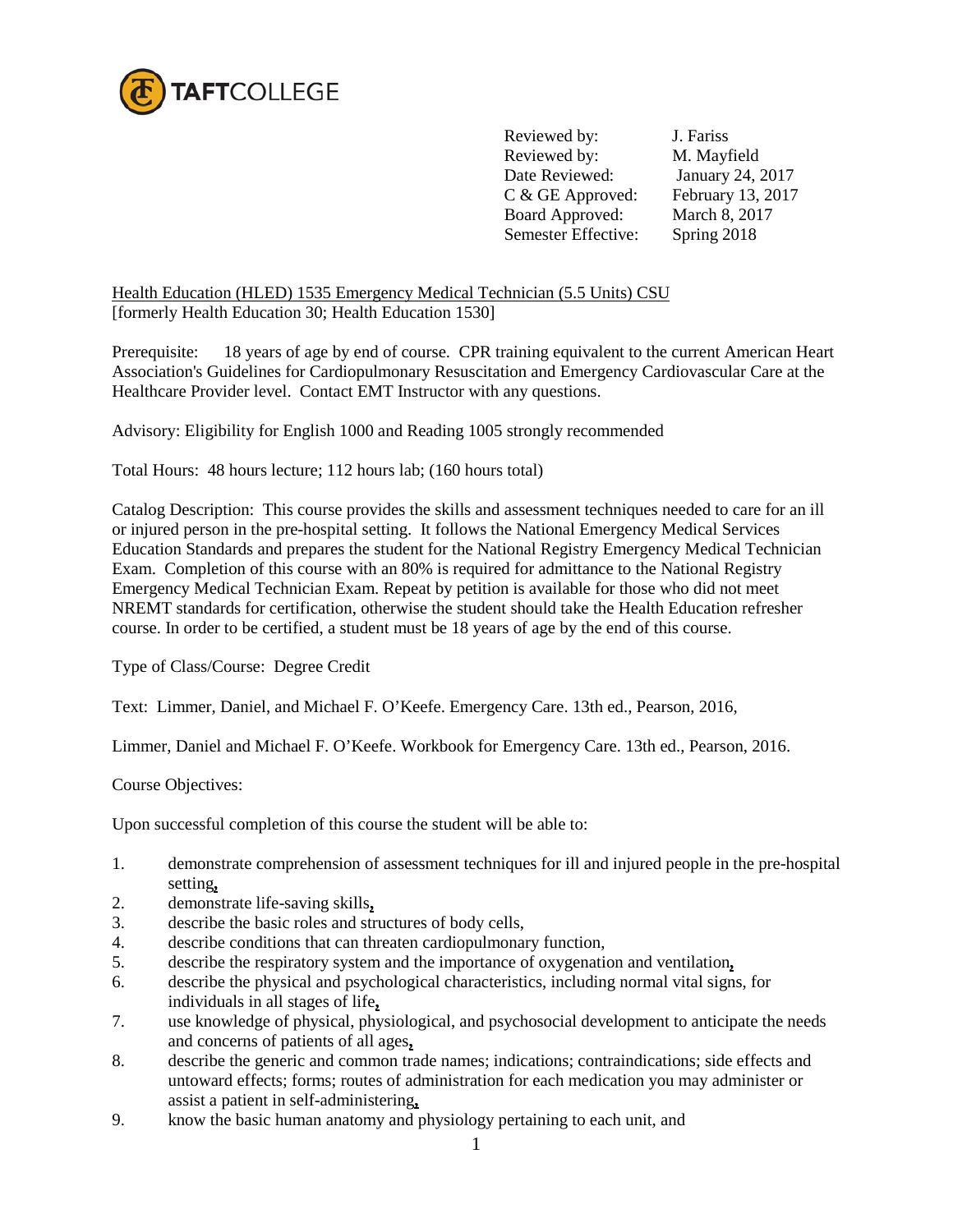

10. have increased mastery of vocabulary by learning the correct medical terminology for each unit.

Course Scope and Content: (Lecture)

- Unit I Introduction EMT-1
	- A. Role and Responsibilities
		- 1. Professionalism
		- 2. Responsibility to patient
		- 3. Legal aspects
	- B. EMS System Overview
		- 1. State and local
		- 2. Job description
			- a. Functions of the EMT

#### Unit II Anatomy, Physiology and Patient Assessment

- A. Terms
	- 1. Overview of medical terminology including anatomical terms
- B. Human Systems
	- 1. Skeletal System
	- 2. Body Cavities
	- 3. Muscular System
	- 4. Circulatory System
	- 5. Respiratory System
	- 6. Digestive System
	- 7. Urinary System
	- 8. Endocrine System
	- 9. Reproductive System
	- 10. The Nervous System
	- 11. The Eye
	- 12. The Ear
- C. Patient Assessment
	- 1. Approaching the patient and the scene
	- 2. Signs, symptoms and mechanism of injury
	- 3. Scene control
	- 4. Primary Survey
		- a. Airway, breathing and circulation
		- b. Diagnostic signs
	- 5. Secondary survey
		- a. Head to toe survey
		- b. Further diagnostic signs
	- 6. Physical application of skills
- D. Pathophysiology
	- 1. Composition of Ambient Air
	- 2. Patency of the Airway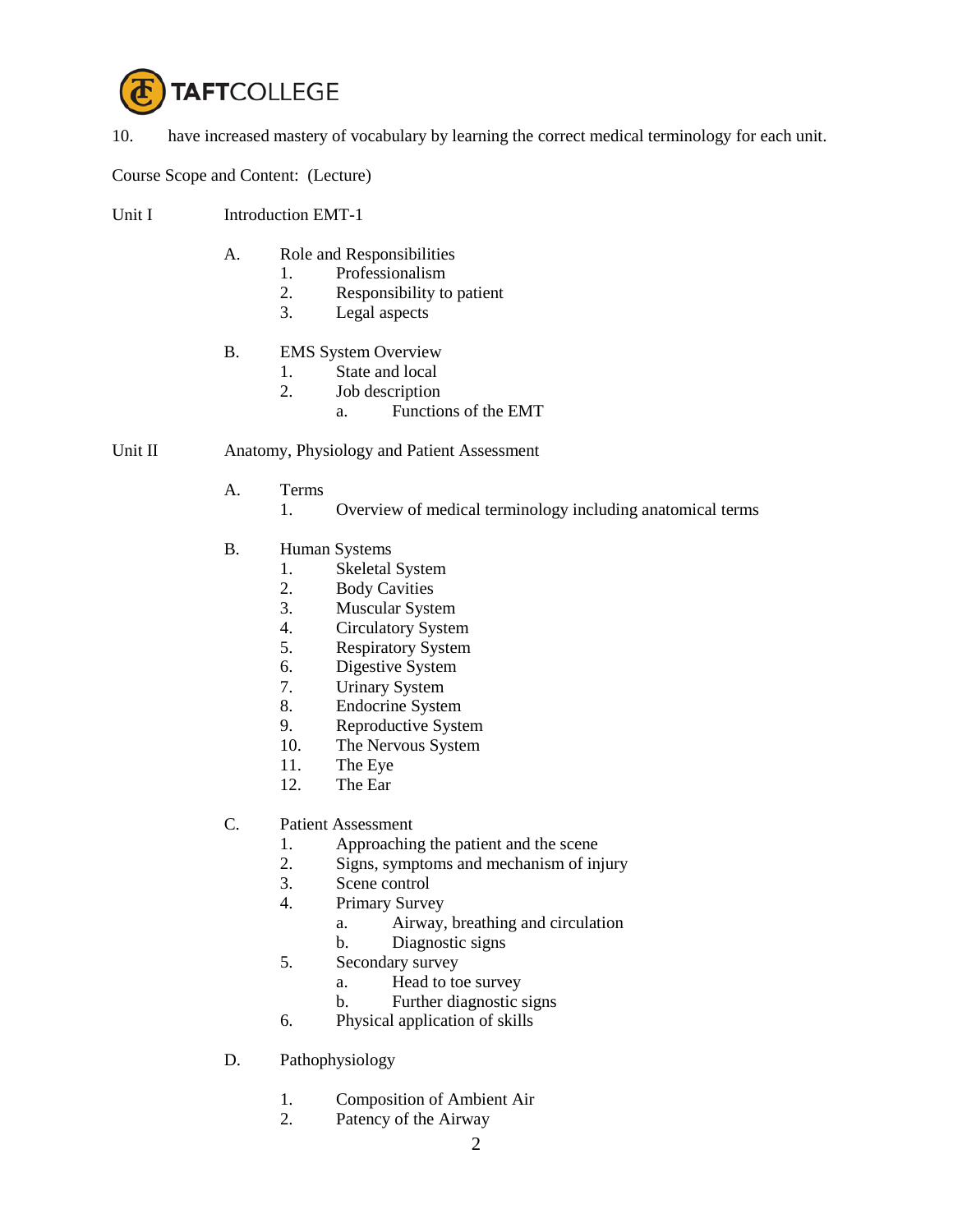

- 3. Respiratory Compromise
- 4. Alteration in Regulation of Respiration Due to Medical or Traumatic Conditions
- 5. Ventilation/Perfusion (V/Q) Ratio and Mismatch
- 6. Perfusion and Shock
- 7. Microcirculation
- 8. Blood Pressure
- 9. Alteration of Cell Metabolism
- E. Principles of Pharmacology
	- 1. Medication safety
	- 2. Kinds of Medications used in an Emergency
	- 3. Basic Medication Terminology
	- 4. Medication Administration

### Unit III Basic Life Support

- A. Understanding and evaluating the respiratory system
- B. Assessment and diagnostic signs
- C. Positioning
	- 1. Physical application of skills
- D. Rescue breathing
	- 1. Obstructed airway overview
- E. Ventilation equipment and oxygen therapy
	- 1. Airway adjuncts
	- 2. Suction
	- 3. Oxygen equipment and administration
- F. Control of bleeding
	- 1. Understanding and evaluation of the circulatory system
	- 2. Management and emergency care
		- a. Internal bleeding
		- b. External bleeding
		- c. Nosebleeds
	- 3. Physical application of skills
- G. Shock
	- 1. Physiology
	- 2. Causes
	- 3. Types
	- 4. Stages
	- 5. Diagnostic signs
	- 6. Patient assessment
	- 7. Management and emergency care
	- 8. Prevention
	- 9. M.A.S.T. use and application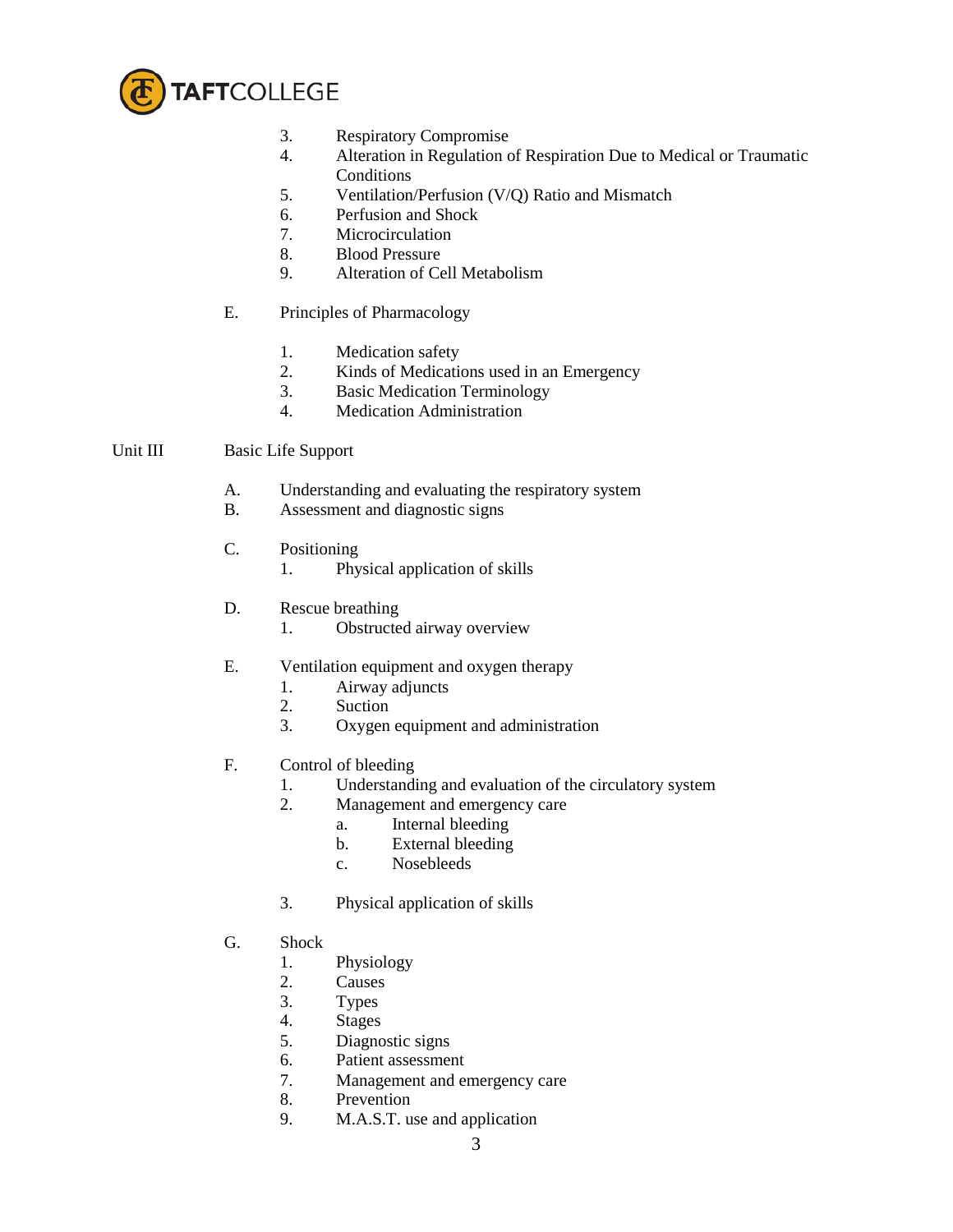

10. Physical application of skills

### Unit IV Wounds and Fractures

- A. Soft tissue injuries
	- 1. Types<br>2. Assess
	- Assessment
	- 3. Emergency care
	- 4. Physical application of skills

# B. Clamping and penetrating injuries

- 1. Types
- 2. Assessment
- 3. Emergency care
- 4. Physical application of skills
- C. Musculoskeletal injuries
	- 1. Anatomy
	- 2. Assessment
	- 3. Types
	- 4. Management and emergency care
	- 5. Equipment
	- 6. Physical application of skills
- D. Head injuries
	- 1. The nervous system
	- 2. Physiology of brain injury
	- 3. History, assessment and diagnostic signs
		- a. physical
		- b. neurological
	- 4. Types
	- 5. Management and emergency care
	- 6. Physical application of skills
- E. Injuries to the spine
	- 1. Anatomy
	- 2. Mechanisms of injury
	- 3. Assessment and diagnostic signs
	- 4. Management and emergency care
	- 5. Equipment
	- 6. Physical application of skills
- F. Injuries to the eye
	- 1. Assessment<br>2. Types
	- **Types**
	- 3. Emergency care
	- 4. Physical application of skills
- G. Injuries to the face and throat
	- 1. Assessment
	- 2. Types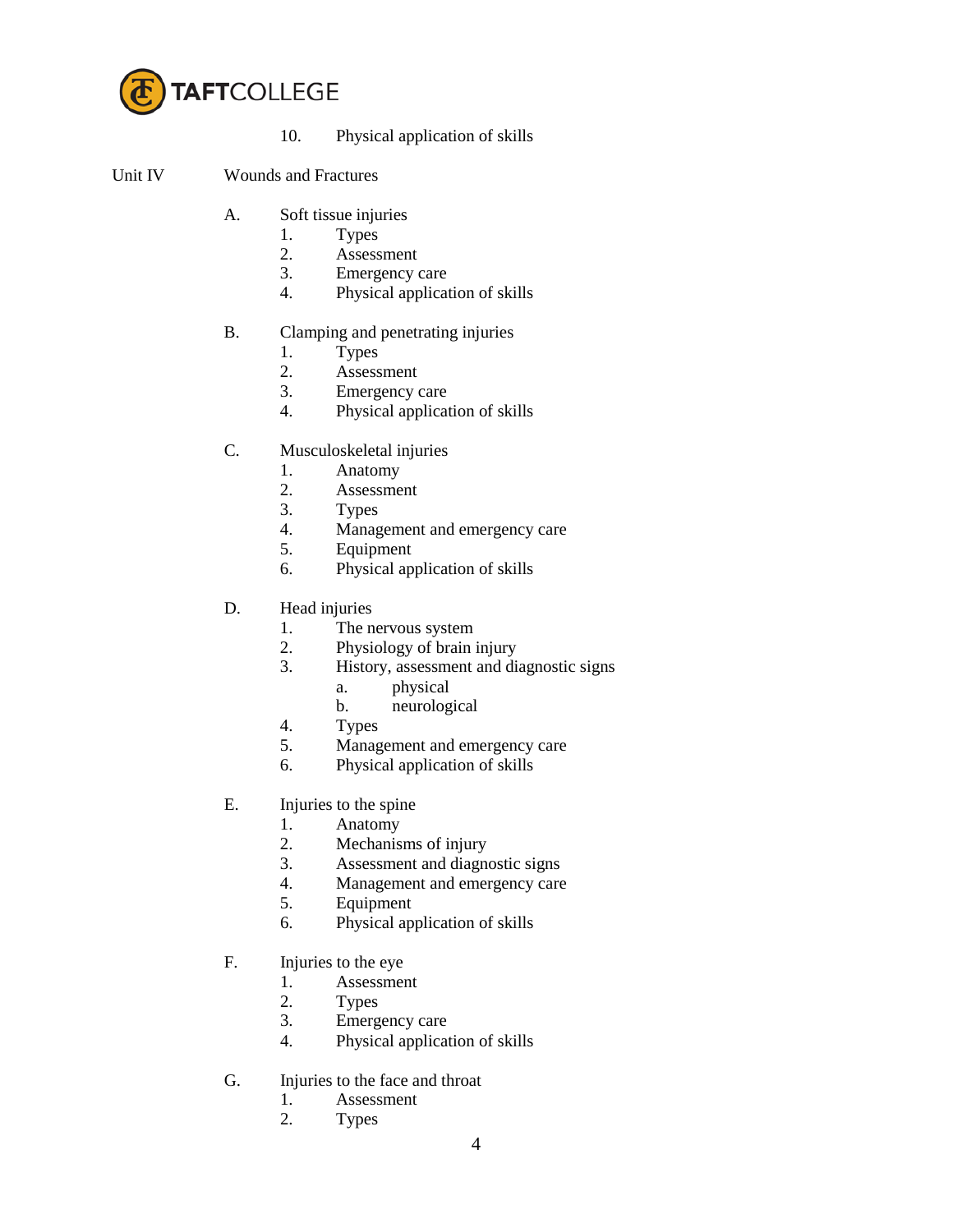

- 3. Emergency care
- 4. Physical application of skills
- H. Injuries to the chest
	- 1. Anatomy
	- 2. Types
	- 3. Assessment and diagnostic signs
	- 4. Management and emergency care
	- 5. Physical application of skills

### I. Injuries of the abdomen and genitalia

- 1. Anatomy
- 2. Types
- 3. Assessment and diagnostic signs
- 4. Management and emergency care
- 5. Physical application of skills
- J. Farm injuries
	- 1. Nature and causes
	- 2. Types
	- 3. Management and emergency care

### Unit V Medical Emergencies

- A. Poisoning emergencies
	- 1. Types
	- 2. Assessment and diagnostic signs
	- 3. Management and emergency care
- B. Drug and alcohol emergencies
	- 1. Terminology
	- 2. Assessment and diagnostic signs
	- 3. Management and emergency care
	- 4. Physical application of skills
- C. Bites and stings
	- 1. Types
		- a. Poisonous
	- 2. Assessment and diagnostic skills
	- 3. Management and emergency care
	- 4. Physical application of skills
- D. Cardiac emergencies
	- 1. Anatomy and physiology
		- a. Risk factors
	- 2. Types
	- 3. Assessment and diagnostic skills
	- 4. Management and emergency care
	- 5. Physical application of skills
- E. Stroke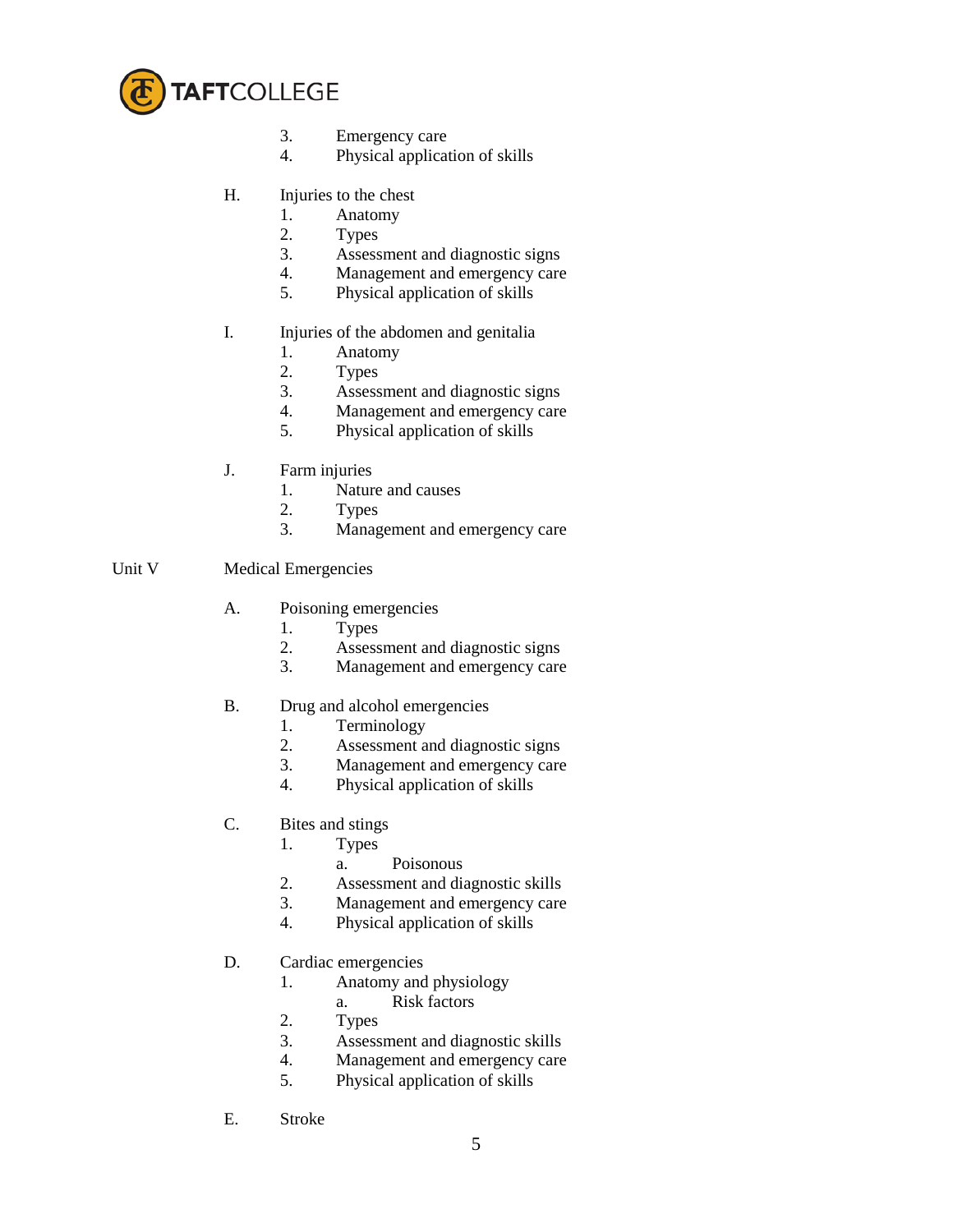

- 1. Causes<br>2. Assessi
- Assessment and diagnostic skills
- 3. Management and emergency care
- F. Respiratory emergencies
	- 1. Types
	- 2. Assessment and diagnostic skills
	- 3. Management and emergency care
	- 4. Physical application of skills
- G. Diabetic emergencies
	- 1. Causes
	- 2. Types
	- 3. Assessment and diagnostic skills
	- 4. Management and emergency care
- H. Acute abdominal distress and related emergencies
	- 1. Causes
	- 2. Assessment and diagnostic skills
	- 3. Special examination procedures
	- 4. Management and emergency care
	- 5. Physical application of skills
- I. Epilepsy, dizziness, and fainting
	- 1. Seizures and epilepsy
		- a. Causes
			- b. Types
	- 2. Dizziness, fainting and unconsciousness
	- 3. Management and emergency care
- J. Infectious disease control
	- 1. Identification and types
	- 2. Aseptic techniques
		- a. Precautions
- Unit VI Pediatric, Geriatric and Childbirth
	- A. Pediatric emergencies
		- 1. Management
			- a. Parent
			- b. Child
		- 2. History, assessment and diagnostic signs
		- 3. Trauma
		- 4. Common emergencies
		- 5. Emergency care
		- 6. Transportation
		- 7. Physical application of skills
	- B. Geriatric emergencies
		- 1. How body systems change with age
		- 2. History and assessment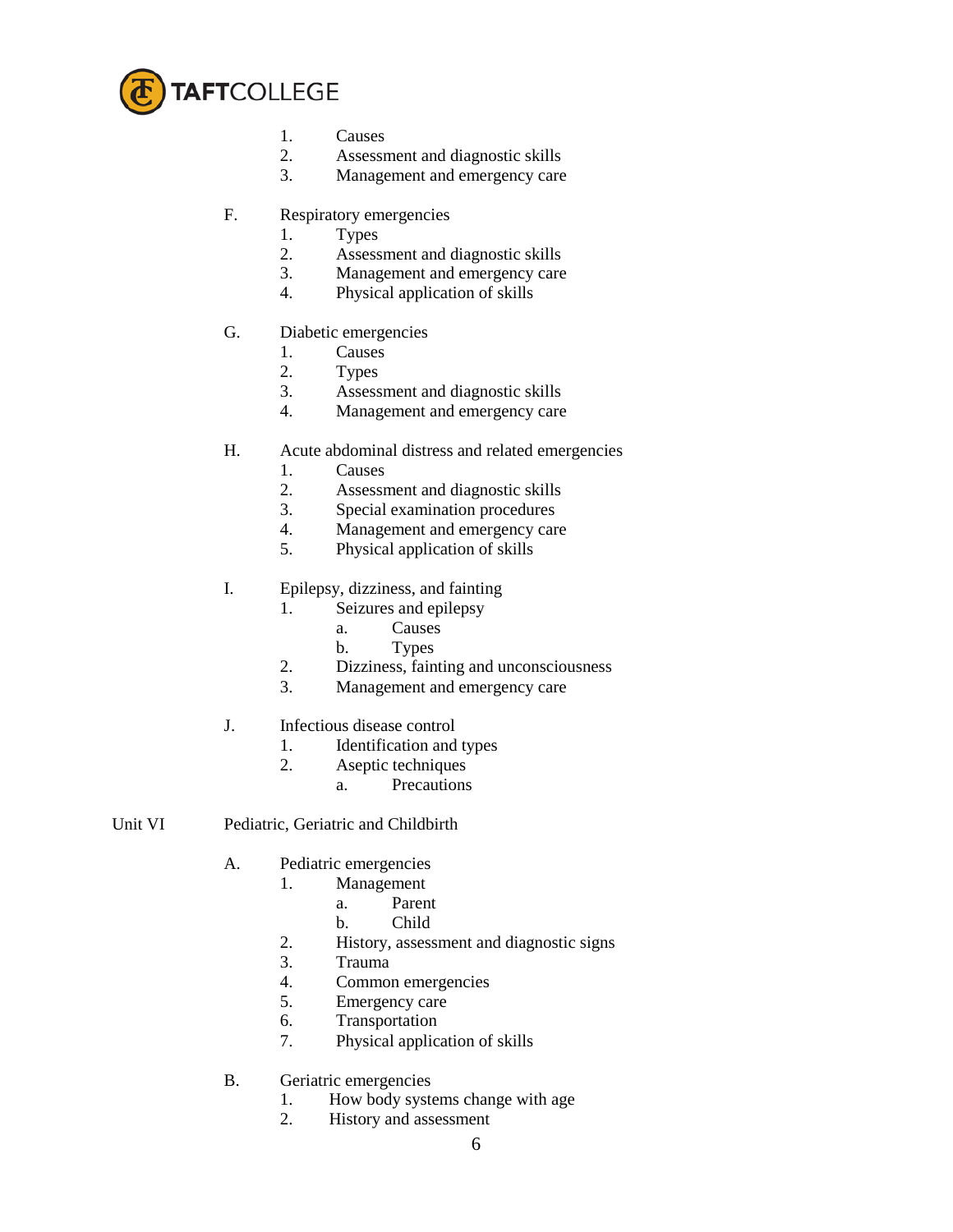

- 3. Special considerations
	- a. Trauma
	- b. Medical
- 4. Physical application of skills
- C. Childbirth and related emergencies
	- 1. Normal pregnancy and stages of labor
	- 2. Managing the obstetrics call
	- 3. Emergency delivery
		- a. complications
	- 4. Evaluation and care of the newborn
		- a. complications
	- 5. Pregnancy and trauma
	- 6. Equipment
	- 7. Physical applications of skills
- D. Life Span Development
	- 1. Infancy (Birth to 1 Year)
	- 2. Toddler (12 to 36 Months) and Preschool Age (3 to 5)
	- 3. School-Age Children (6 to 12 Years)
	- 4. Adolescence (13 to 18 Years)
	- 5. Early Adulthood (20 to 40 Years)
	- 6. Middle Adulthood (41 to 60 Years)
	- 7. Late Adulthood (61 Years and Older)

### Unit VII Environmental Emergencies

- A. Burn emergencies
	- 1. Types
	- 2. Degrees
	- 3. Rule of nines
	- 4. Burn management
	- 5. Assessment and diagnostic skills
	- 6. Emergency care
	- 7. Physical application of skills
- B. Hazardous material emergencies
	- 1. Identification
	- 2. General procedures
	- 3. Radiation
		- a. Types
	- 4. Scene management
- C. Heat and cold emergencies
	- 1. How the body adjusts
	- 2. Hyperthermia
	- 3. Hypothermia
	- 4. Assessment and diagnostic skills
	- 5. Management and emergency care
	- 6. Physical application of skills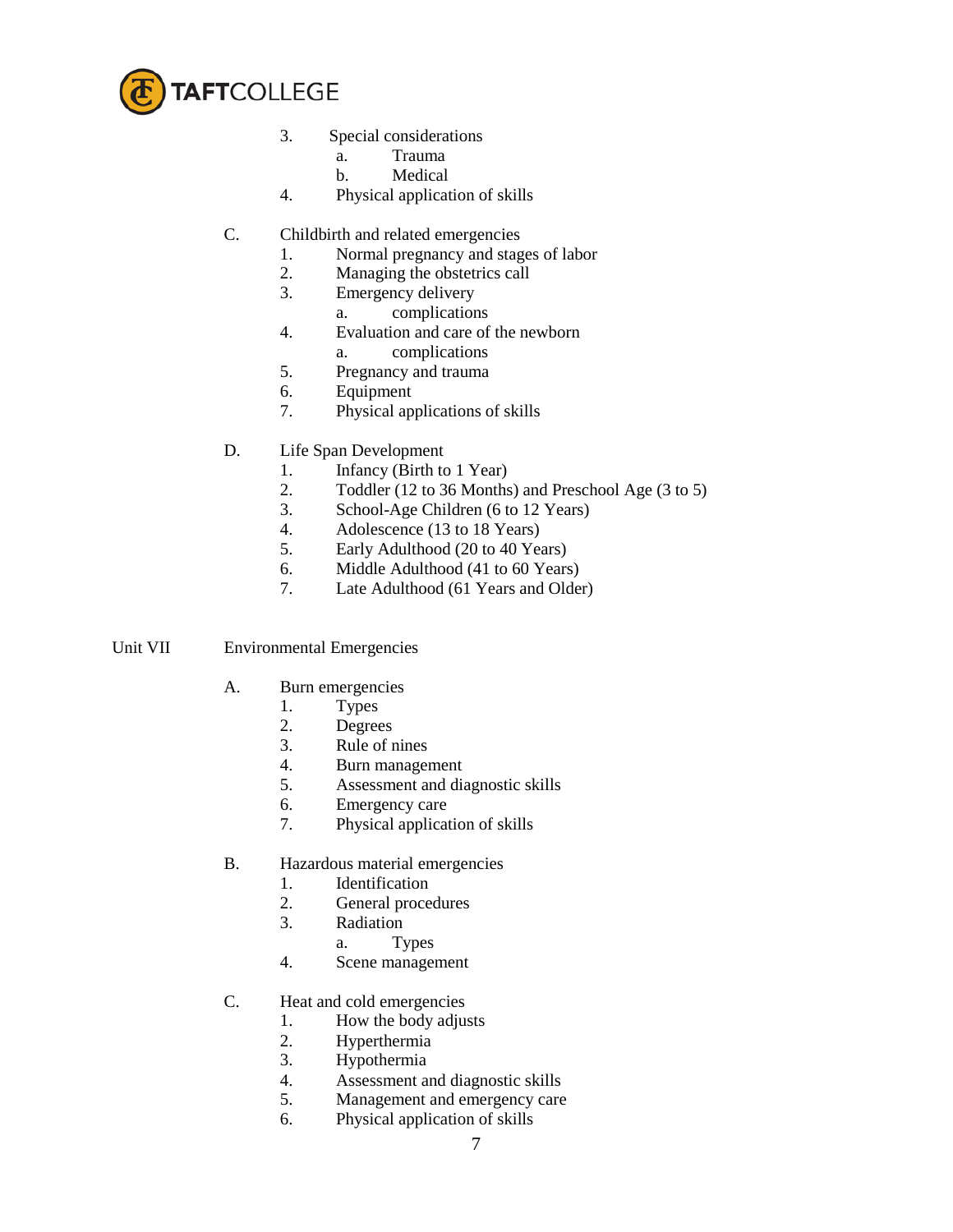

# D. Water emergencies

- 1. Drowning and near drowning
- 2. Diving emergencies
- 3. Management and emergency care
- 4. Physical application of skills

### Unit VIII Psychological Emergencies

#### A. Psychological emergencies

- 
- 1. Principles<br>2. Emotional Emotional responses
- 3. Family, friends and bystanders
- 4. Special communication needs
- 5. Management and emergency care
- 6. Stress and burnout

### B. Crisis intervention

- 1. Types
	- a. emotional
	- b. hostile
- 2. Management
	- a. scene
	- b. patient
	- c. family
	- d. friends

### Unit IX Patient Packaging and Triage

- A. Emergency moves
	-
	- 1. Types<br>2. Guidel **Guidelines**
	- 3. Lifts and carries
	- 4. Positions
- B. Triage
- C. Disaster management
	- 1. What is a disaster<br>2. Phases
	- 2. Phases
	- 3. Developing a plan
	- 4. Communications<br>5. Psychological im-
	- Psychological impact
	- 6. Stress

# Unit X Stabilization and Transportation

- A. Vehicle stabilization
	- 1. Principles<br>2. Equipment
	- **Equipment**
	- 3. Management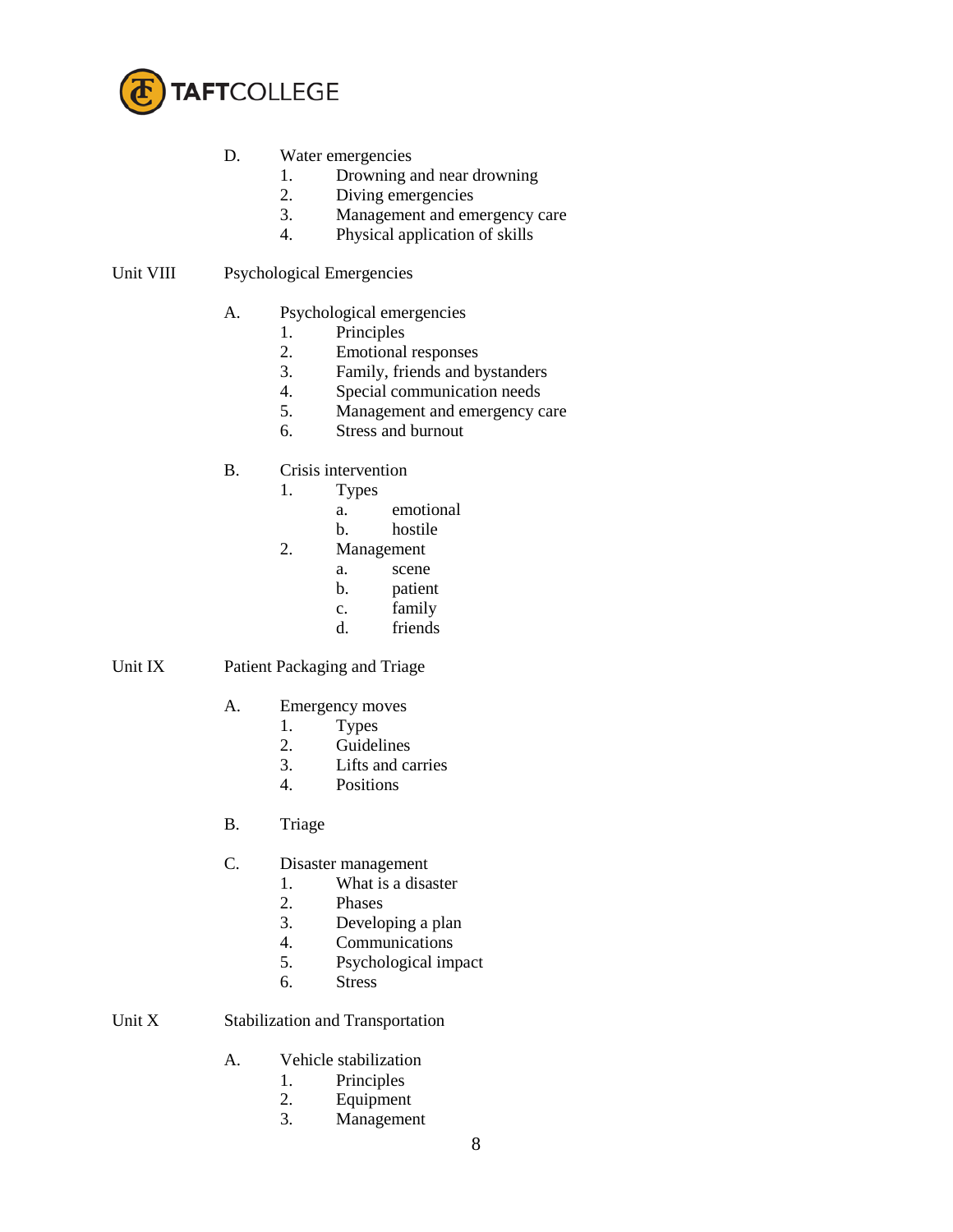

- a. Scene<br>b. Rescue
- **Rescuers**

# B. Patient extrication

- 1. Access<br>2. Stabiliz
- 2. Stabilization and immobilization<br>3. Removal
- Removal
- 4. Special situations
- 5. Physical application of skills
- C. Overview of ambulance operations \*CPR--8 hours \*Observe Emergency Department--8 hours \*Observe Ambulance--8 hours

Unit XI Communications

- A. Overview of Communications
- B. Patient Report Form

|          |                             | Course Scope and Content: (Laboratory) |  |  |
|----------|-----------------------------|----------------------------------------|--|--|
| Unit I   |                             | Roles and Responsibilities             |  |  |
|          | $A_{-}$                     | Professionalism                        |  |  |
| Unit II  | Assessment                  |                                        |  |  |
|          | A.                          | Vital Signs                            |  |  |
|          | B.                          | Scene Size Up                          |  |  |
|          | C.                          | <b>Initial Assessment</b>              |  |  |
|          | D.                          | <b>Focused Assessment</b>              |  |  |
|          | E.                          | Rapid Trauma Assessment                |  |  |
|          | F.                          | <b>Rapid Medical Assessment</b>        |  |  |
|          | G.                          | On Going Assessment                    |  |  |
| Unit III | <b>Basic Life Support</b>   |                                        |  |  |
|          | A.                          | Airway Adjuncts                        |  |  |
|          | <b>B.</b>                   | Suction                                |  |  |
|          | C.                          | Oxygen equipment and administration    |  |  |
|          | D.                          | Control of Bleeding                    |  |  |
| Unit IV  | <b>Wounds and Fractures</b> |                                        |  |  |
|          | A.                          | Bandaging                              |  |  |
|          | <b>B.</b>                   | Splinting                              |  |  |
|          | C.                          | <b>Hare Traction Splint</b>            |  |  |
| Unit V   |                             | <b>Medical Emergencies</b>             |  |  |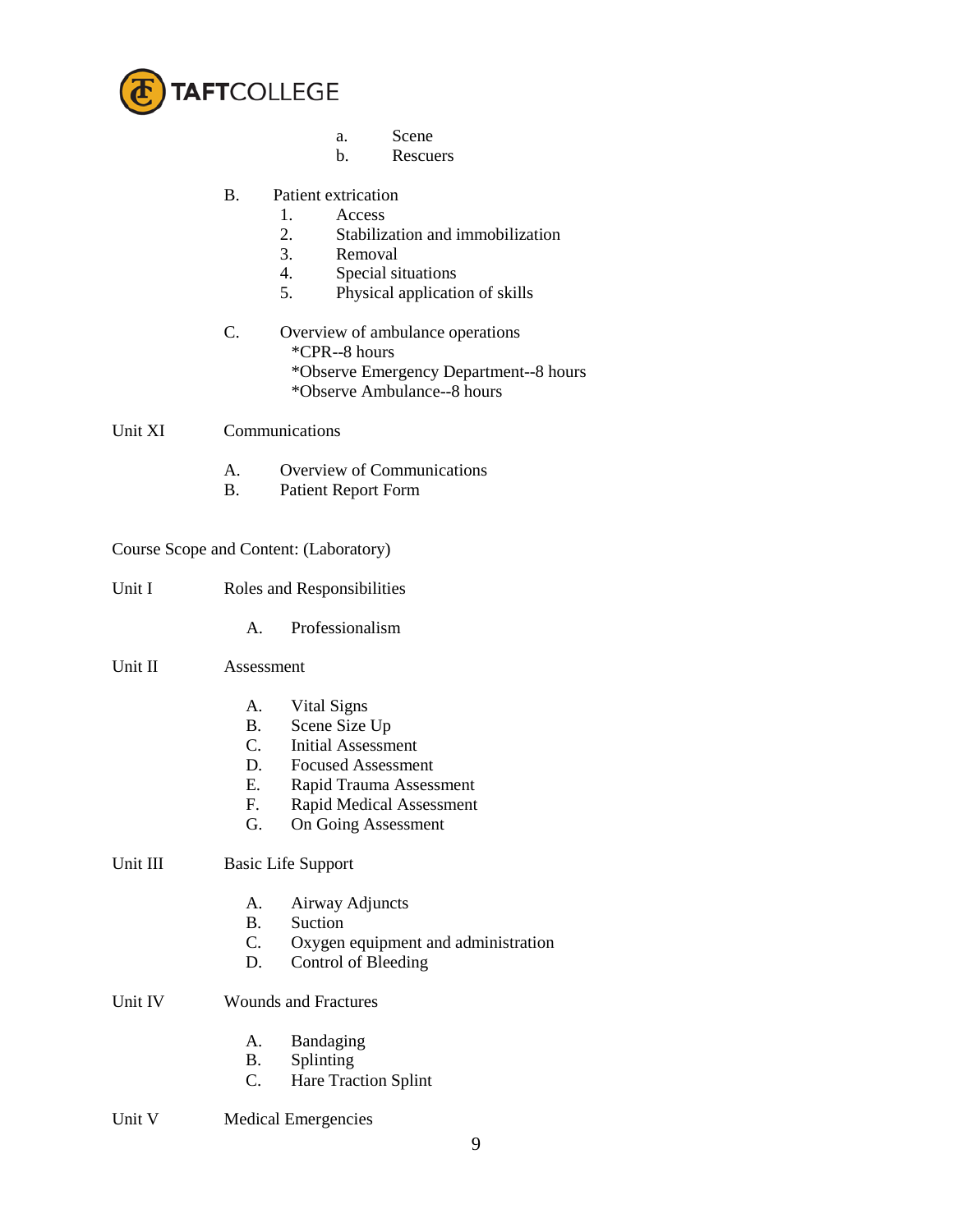

- A. Poisonings
- B. Drug and Alcohol
- C. Bites and Stings
- D. Cardiac
- E. Stroke
- F. Respiratory
- G. Diabetic
- H. Acute Abdomen
- I. Epilepsy Dizziness Fainting
- J. Infectious Disease Control
- Unit VI Environmental Emergencies
	- A. Burn Management
- Unit VII Patient Packaging and Triage
	- A. Lifting and Moving
	- B. Triage
- Unit VIII Stabilization and Transportation
	- A. Patient Extrication
	- B. Spinal Immobilization (Kendrick Extrication Device)
	- C. Spinal Immobilization (Long Backboard)
	- D. CPR
	- E. Clinical Participation (Off Site Observation)

All laboratory components are hands-on activities that support the learning goals of this course. Utilizing principles presented in lecture, students will perform several techniques utilized by Emergency Medical Technicians.

Learning Activities Required Outside of Class:

The students in this class will spend a minimum of 6 hours per week outside of regular class time doing the following:

- 1. Skills Syllabus Review of procedures as assigned
- 2. Design a written plan for emergency medical care for a group of ten people involved in a serious accident. Describe the injuries, triage procedures and transportation problems that need to be addressed. Add a bibliography to support your decisions.

Methods of Instruction:

- 1. Lecture and discussion periods
- 2. Demonstrations
- 3. Hands on Skills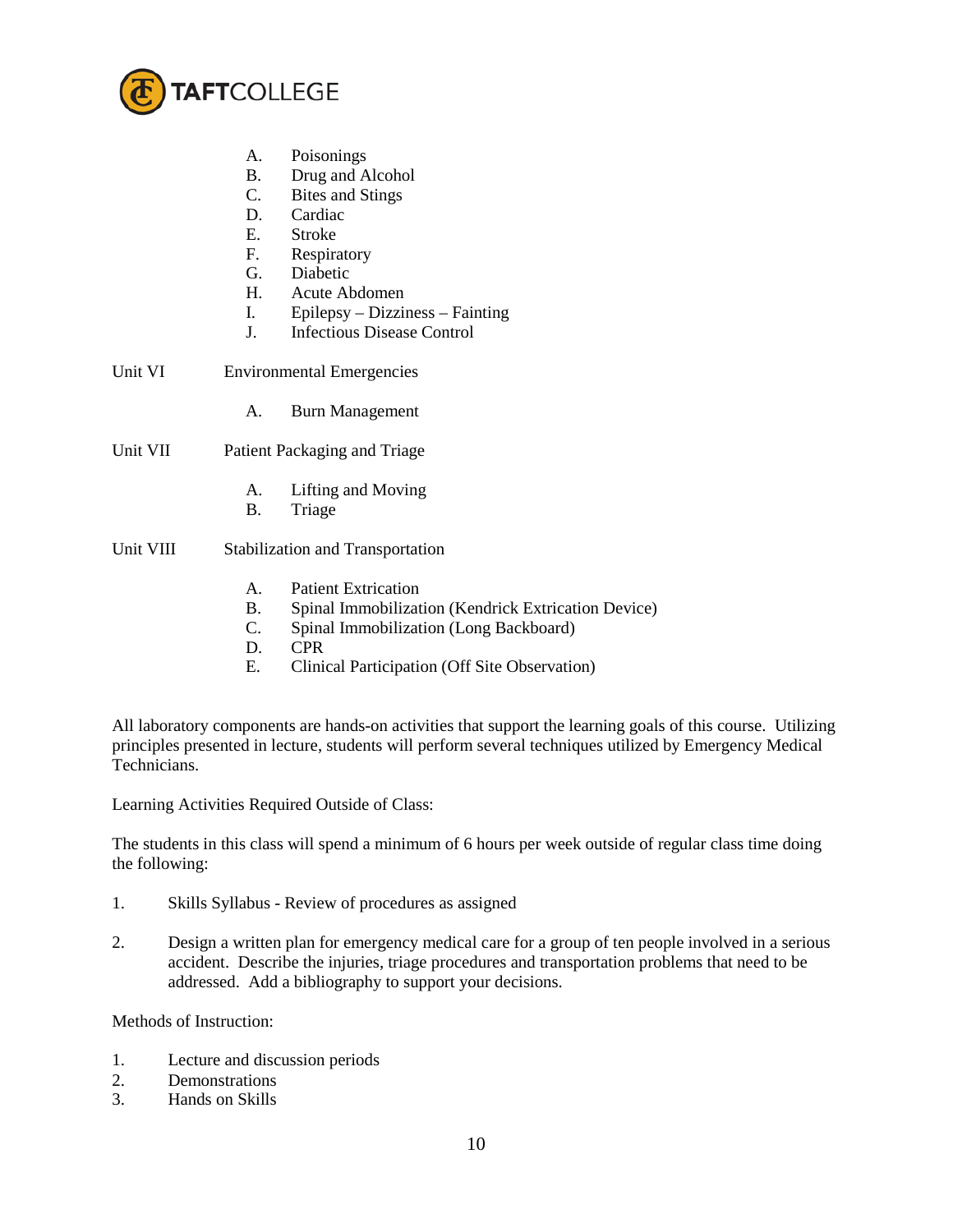

### Methods of Evaluation:

- 1. The course primarily involves skill demonstrations and problem solving
	- a. Computational or non-computational problem-solving demonstrations including exams, quizzes and field work
	- b. Skill demonstrations, including class performance(s), field work, and skills performance exam(s)
	- c. Objective examinations, including multiple choice, and true/false

Laboratory Category: Extensive Laboratory

Pre delivery criteria: All of the following criteria are met by this lab.

- 1. Curriculum development for each lab.
- 2. Published schedule of individual laboratory activities.
- 3. Published laboratory activity objectives.
- 4. Published methods of evaluation.
- 5. Supervision of equipment maintenance, laboratory setup, and acquisition of lab materials and supplies.

During laboratory activity of the laboratory: All of the following criteria are met by this lab.

- 1. Instructor is physically present in lab when students are performing lab activities.
- 2. Instructor is responsible for active facilitation of laboratory learning.
- 3. Instructor is responsible for active delivery of curriculum.
- 4. Instructor is required for safety and mentoring of lab activities.
- 5. Instructor is responsible for presentation of significant evaluation.

Post laboratory activity of the laboratory: All of the following criteria are met by this lab.

- 1. Instructor is responsible for personal evaluation of significant student outcomes (lab exercises, exams, practicals, notebooks, portfolios, etc.) that become a component of the student grade that cover the majority of lab exercises performed during the course.
- 2. Instructor is responsible for supervision of laboratory clean up of equipment and materials

Supplemental Data:

| TOP Code:                  | 125000: Emergency Medical Services |
|----------------------------|------------------------------------|
| <b>SAM Priority Code:</b>  | C: Clearly Occupational            |
| <b>Distance Education:</b> | Not Applicable                     |
| Funding Agency:            | Y: Not Applicable (funds not used) |
| Program Status:            | 2: Stand-alone                     |